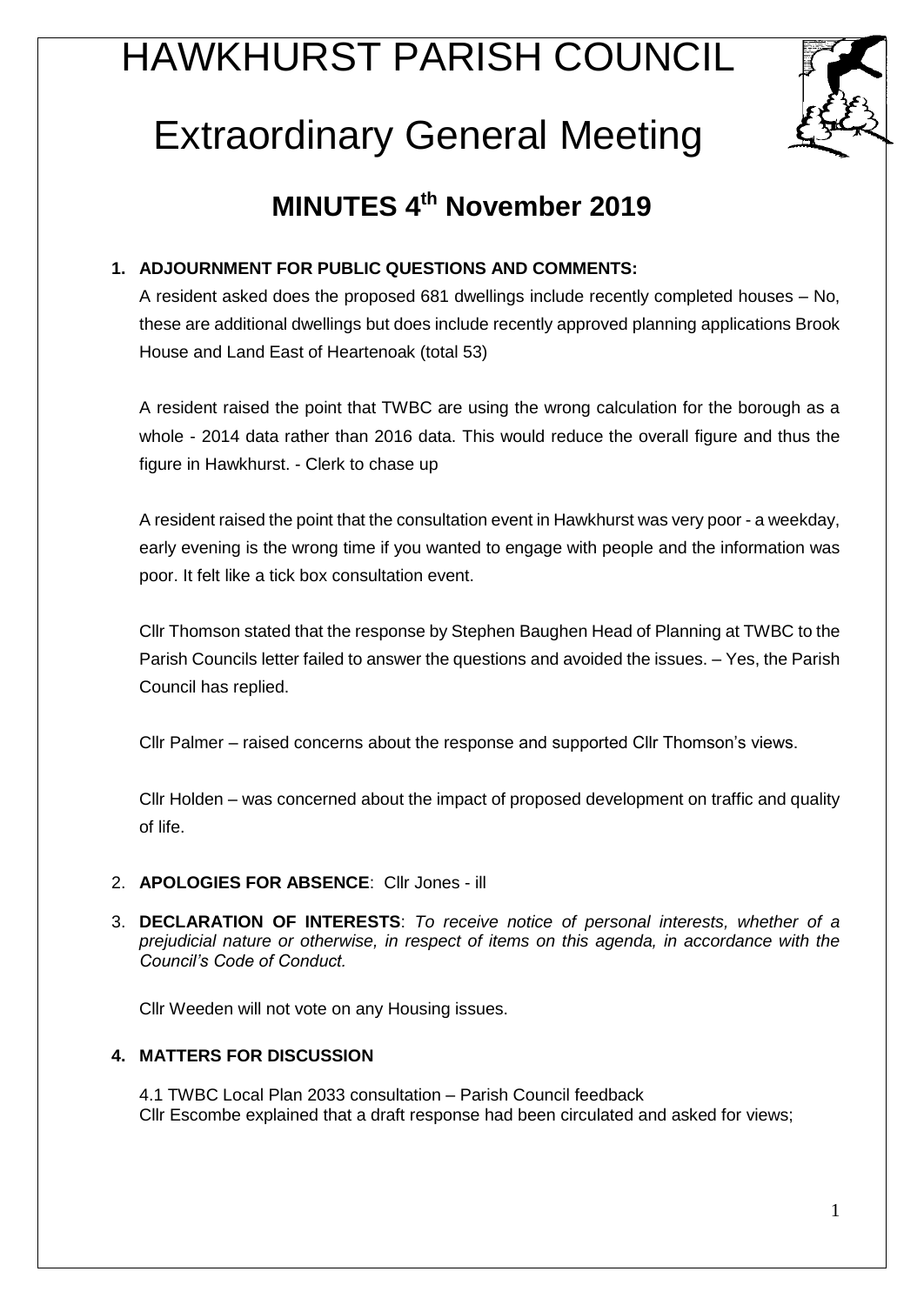#### **General points**

Cllr Green welcomed the first draft and the opportunity to comment.

Cllr Taylor-Smith felt very strongly that the removal of rural from Hawkhurst definition was a fundamental error as it means we are considered urban. This is madness for a village in the AONB.

Cllr Taylor-Smith stated that TWBC had the opportunity to reduce the overall borough housing figure and have not done so, they have increased it. Again, fundamentally wrong for the whole borough.

Cllr Hunt felt the lack of respect to the Hawkhurst NDP, which TWBC have adopted so it is their NDP for Hawkhurst. He felt the draft comments in the response on the NDP should be simplified.

#### **Policy STR/HA1**

Cllr Green felt that the Hawkhurst NDP should be the starting point for everything.

Cllr Escombe agreed to get clarification on should we be specific regarding sites allocated in draft Local Plan – some we have opposed already and some already have planning permission.

Cllr Appelbe felt we should highlight why we did not allocate sites in the original NDP – as we had already exceeded our housing allocation at the time.

Cllr Whittle stated that we have allocated sites in the subsequent NDP versions but TWBC has not recognised them.

#### **2. Additional housing**

Cllr Taylor-Smith was very concerned about the approach to windfall. Everywhere else he has been an allowance would be included in the allocation for a Parish.

Cllr Escombe highlighted that there is no limit on the size of a windfall site, which again is concerning.

#### **3 Relief road**

Cllr Green stated we have already objected to the planning application relating to this policy in the draft Local Plan. But let us be clear it is just an additional road to facilitate extra housing, it will not bring any relief, it will add traffic, congestion and air pollution to Hawkhurst.

Cllr Taylor-Smith emphasised that is was a substandard road, not as wide as Highgate Hill.

Cllr Lusty was concerned that the belief that the relief road would solve the problems was wide of the mark – it will increase problems not solve them.

Cllr Taylor-Smith stated that the traffic data was taken during the "Beast from the East" and in no way reflects normal traffic movements. It is a complete nonsense. If you want to solve the traffic problem in Hawkhurst redirect the "north / south HGV's" down the A21.

Cllr Whittle raised the point that the "Flimwell junction" is also not up to scratch and Highways England have opposed the proposed improvements in the current planning application.

The "relief road" is not identified in the KCC Growth and Infrastructure Plan – it is only a road to facilitate extra houses and another 2,000 cars.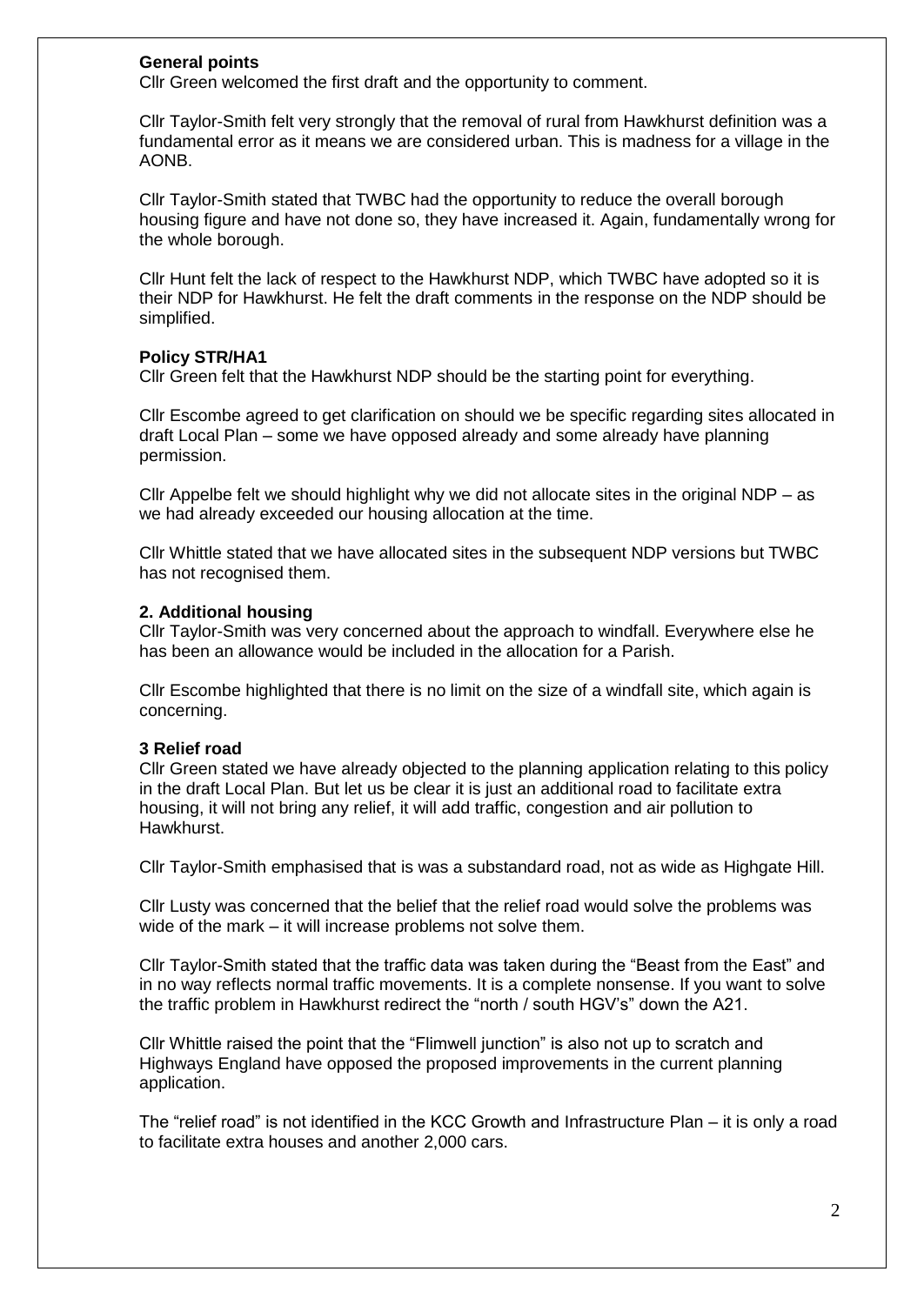Cllr Appelbe stated it does not take account of the accumulative effect of housing growth in the wider area -900 dwellings at Cranbrook etc.

Cllr Pyne felt that the "cutting off" of the north section of the village was criminal, whether it is access to shops and doctors or a bus route it is just plain wrong

- 4. **Gills Green employment** fully support comments
- 5. **Housing at Gills Green** support comments

#### **6. Impact on Flimwell junction**

Cllr Whittle felt Flimwell should be a Highways England regional priority rather than a half-hearted upgrade, subsidised by a community in a different county. Cllr Green felt that an additional housing should consider the impact of Highgate Hill Crossroads, as well as Flimwell.

#### **7. Landscape**

Cllr Whittle felt TWBC had some fine words but their actions and delivery do not match them regarding landscape, green spaces and stopping incremental increases.

#### **8. AONB**

Cllr Lusty felt that TWBC had almost ignored the AONB in and around Hawkhurst, it was a disgraceful attitude and approach.

- 9. **Public car parks** support comments
- 10. **Public rights of way** support comments

### **11. Open space, recreation and allotments**

Cllr Green - support comments but TWBC proposed to build on the biggest piece of open space and recreational facility (Hawkhurst Golf Club) in the village and then try and protect the rest of them?

- 12. **Shopping** support comments
- 13. **Shops** support comments

#### **Mitigation**

- a) **Primary school** safeguarded school site, wrong place in site allocation
- b) **Health**  what about fall-back position if this falls through?
- c) **Cultural** link to community centre
- d) **Highways** disagree
- e) **Public parking** support comments
- f) **Hop pickers line** fine but a distraction "a complete waste of time and money"
- g) **Cycle paths**  fine but will need to purchase land
- h) **Community centre**  support
- i) **Feasibility study into alternative modes of transport** fine but how about delivery
- j) **Road classification**  This needs to be a priority, not just a feasibility study but delivery due to air quality problems
- k) **Provision of open space, allotments etc.** support comments but further emphasises why TWBC should not be proposing to build on Hawkhurst Golf Course

#### **Further sections of plan**

Cllr Escombe emphasised that the section on the NDP policy – the comments needed refining, that comments on the Infrastructure Delivery Plan and Local Green Spaces would be added and sustainability section commented upon

Cllr Cory requested that an executive summary / press release is circulated to help others comment

Cllr Cory suggested offering support to residents to submit a response by Friday  $15<sup>th</sup>$ November 2019.

It was agreed that

- Cllr Escombe would finalise response
- A media release / executive summary would be circulated (done  $5<sup>th</sup>$  November 2019)